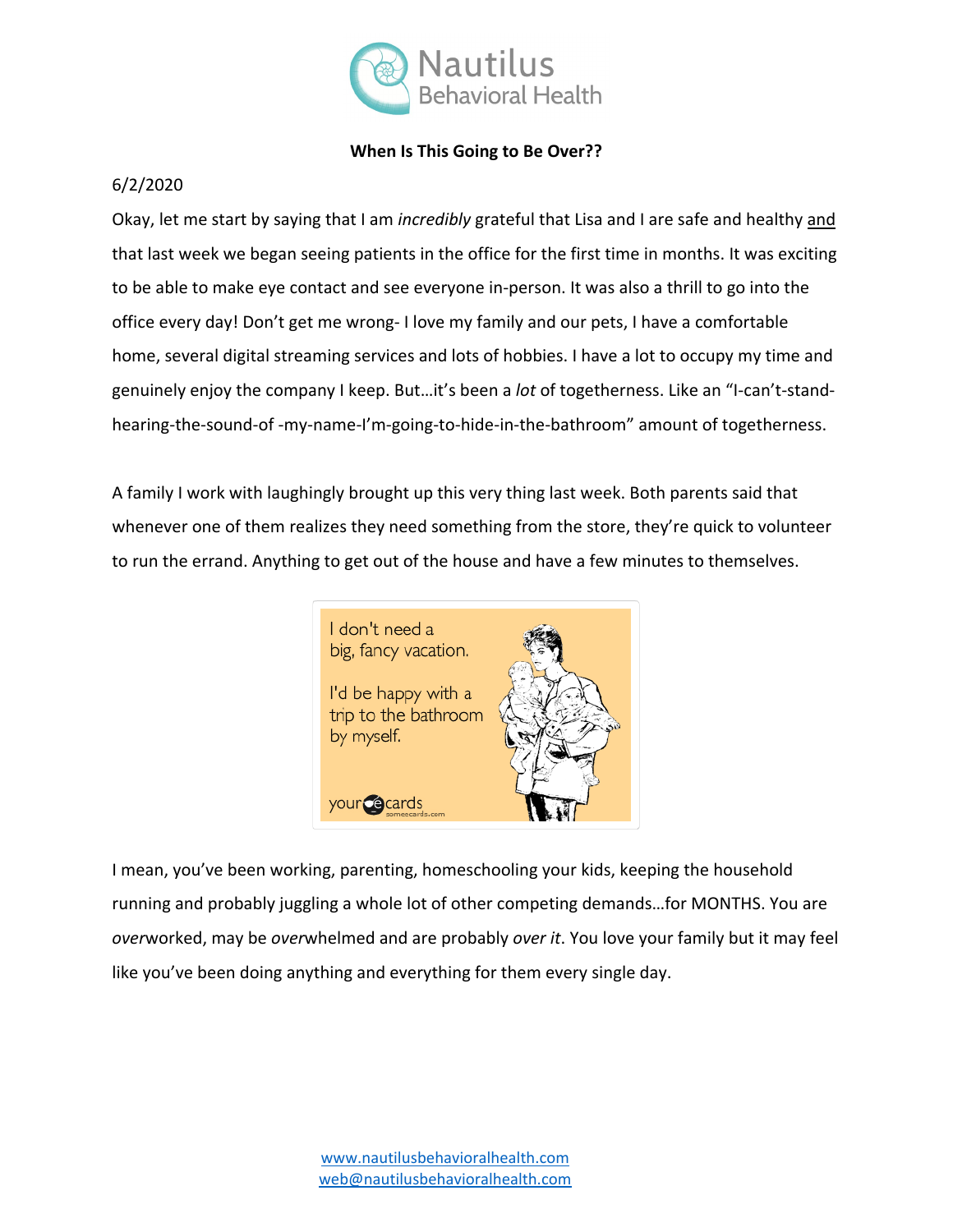



Maybe you have an amazing spouse who's got your back and will tag-in if you're burned out. Even if you're working together as a team, you may just be tired of how things are. The good news is that the academic year is over (or if it isn't over for you just yet, you're in the home stretch)! The not-so-good news is that school is over…so the kids will be home…for the whole summer. Even under normal circumstances, summertime can be a challenge.



Right now, you may be frantically piecing together new summer plans since your original plans fell through due to COVID-19. You may be trying to decide what you and your kids can and can't do this summer, given social distancing and germ hygiene. I wish I had some amazing advice that would make this easy peasy but I don't. I'm in the same boat, ladies. But, I want you to know that *it's okay* if you're just done with all of this. It doesn't mean something bad about you as a mom or a wife or a person.

Most moms I've spoken with over the past couple of weeks have "phoned it in"sometimes. I know I have. Even when we care about things, it isn't feasible for most people to sustain high